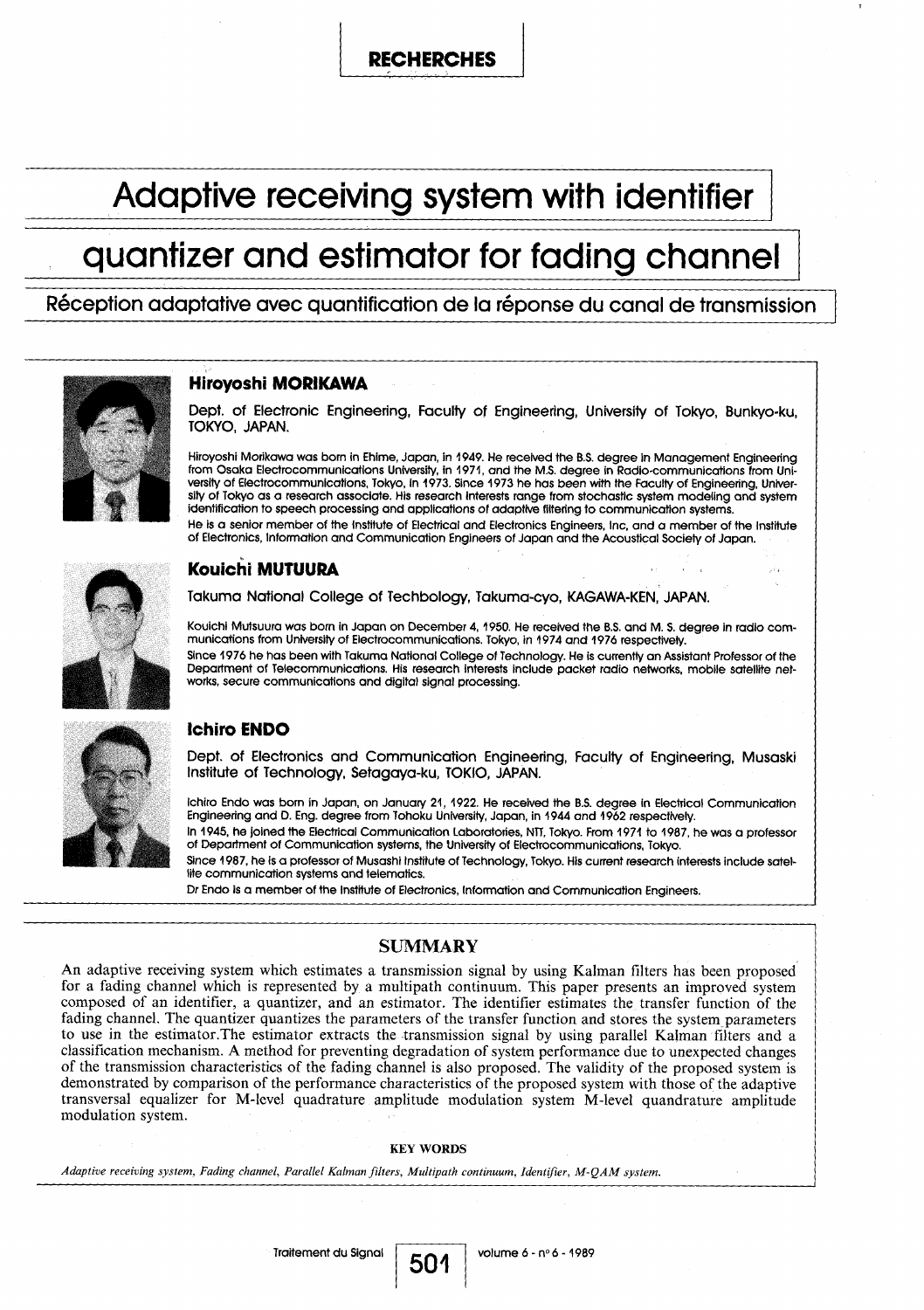## RÉSUMÉ

Considérant le cas d'un canal de transmission dont la réponse évolutive peut être assimilée à un continuum de trajets multiples, les auteurs proposent un récepteur pour estimer le signal transmis (affecté de fading). Il opère par estimation de la réponse du milieu (identifacteur), par quantification des paramètres de cette réponse et mémorisation (quantificateur) pour estimer le signal transmis en utilisant une réponse quantifiée proche de la réponse réelle (estimateur) . Un mécanisme proposé par les auteurs permet de préserver les performances en cas de variation de la réponse. Dans la dernière partie, la comparaison des performances obtenues avec celles d'un égaliseur adaptatif transversal dans le cas d'une modulation d'amplitude à M niveaux (M-QAM) met en évidence la supériorité du système proposé .

#### MOTS CLÉS

Récepteur adaptatif, fading, filtre de Kalman, parallélisme, trajets multiples, estimation, quantification, modulation M-QAM.

### 1. Introduction

Reducing the degradation of communication quality due to fading is an important problem in radio communication. Diversity and equalization are the fundamental techniques for restoring the effects of selective fading [1, 2]. Recent advances in equalization techniques can significantly reduce the need for space diversity reception for digital radio systems. The use of adaptive equalizer is based on the modeling of the fading channel [3, 4]. Several statistical models of multipath fading have been proposed [5-7]. These models represent the multipath fading by a channel transfer function with time-varying parameters. Mutuura-Morikawa-Endo's model was applied to an adaptive receiving system based on Kalman filters [5]. Rummler's model [6] and Greenstein-Czekaj's model [7] were utilized to analyze multipath fading outages in terrestrial digital radio systems [8-10] .

In adaptive equalization, there is a tradeoff between the convergence of adaptation algorithms, the computational cost for each adjustment and the implementation complexity. Since the period of selective fading is in the order of a few seconds to several tens of seconds, the convergence rate of adaptation algorithms for the variations of the channel transfer function is the most important factor in the fading problem. From the comparative performance results for several adaptive equalization algorithms by Kumar and Moore [11], the equalizer taps achieve about 1% mean-square error in about 200 iterations for a recursive least squares algorithm, which has the highest convergence rate in their simulations, and the estimation error of signal achieves steady state after about 500 iterations. Thus, the recursive least squares algorithm requires the training sequence of 200 samples to estimate the equalizer tap parameters before changing the channel transfer function . Since the random fluctuation of the fading channel does not permit an effective transmission of the training sequence, it is not advisable to use the training sequence . Furthermore the occurrence of radio outage cannot be avoided in the system design and the outage time depends on the ratio of the training sequence to the transmission signal and on the convergence rate of adaptation algorithm. In our adaptive receiving system [5], the training sequence is not necessary, and the estimation error of signal achieves steady state within 10 to 30 iterations, but sets of predetermined equalizer parameters are required.

In this paper, we extend the previously proposed system to a system with an identifier, a quantizer and an estimator. The identifier estimates the transfer function of the fading channel using a test signal or an estimated signal. The parameters of this transfer function are quantized and stored. The transmission signal is estimated with parallel Kalman filters. After initial characterization of the channel using a test signal, the identifier and the estimator run simultaneously, allowing the estimated transmission signal to be used to estimate the transfer function of the fading channel. If the new estimated parameters exist outside the predetermined fluctuation range, these parameters are quantized and stored in the system. The predetermined range is then extended without a test signal. This amounts to a major expansion of the system.

The validity of the proposed system is demonstrated by using M-level quadrature amplitude modulation (M-QAM) signais where the data of fading characteristics are obtained from short-wave radio propagation measurements performed by Kokusai Denshin Denwa (KDD) Co., Ltd. in March 1972 [12].

#### 2. Model of transmission system

In long-distance propagation, as a result of reflection and scattering in the medium, the electromagnetic energy may travei from the transmitting point to the receiving point via many paths, each having a different propagation time. When the differences in propagation time are distributed uniformly within a certain range, the multiple paths are considered to form a multipath continuum [13]. In the communication between two fixed radio stations, although the multipath continuum fluctuates randomly depending on various factors such as the state of the ionosphere and atmosphere, it is expected that there exists a specific fluctuation range. Hence, by quantizing the transmission characteristics within this fluctuation range, the multipath continuum can be approximated by sets of impulse responses which can be treated as being constant over short intervals of time. The

volume 6 - n° 6 - 1989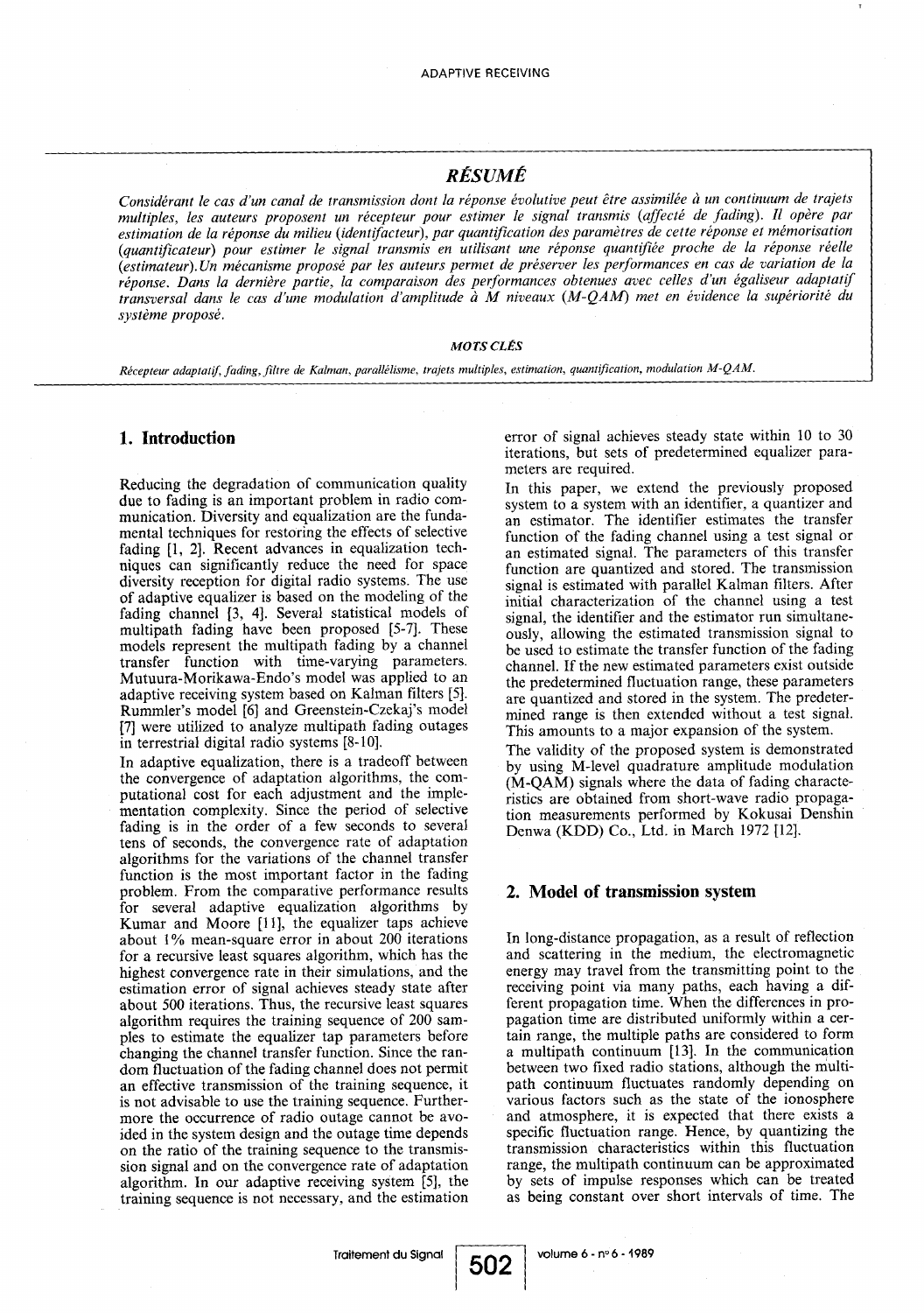RECHERCHES

quantization of the transmission characteristics decreases in estimation accuracy of the transmission signal. The relationship between the quantized parameters and the performance of the adaptive receiving system for analog signal has been investigated [14].

 

 

 

 



Fig. 1.  $-$  Model of transmission system.

We summarize the transmission model with the transmission signal and the fading channel proposed by the authors [5] below. Figure 1 shows the model of the transmission system. The transmission signal  $s_k$  is generated by a shaping filter with a transfer function  $G<sub>s</sub>(z)$ 

(1) 
$$
G_s(z) = \frac{\beta_1 z^{-1} + \ldots + \beta_n z^{-n}}{1 + \alpha_1 z^{-1} + \ldots + \alpha_n z^{-n}}.
$$

The transmission signal  $s_k$  is distorted during propagation by the fading channel whose transfer function  $G_c(z)$  has an impulse response of the form

(2) 
$$
G_c(z) = h_1 z^{-1} + h_2 z^{-2} + \ldots + h_{\sigma} z^{-\sigma}.
$$

The received signal  $y_k$  is the channel output  $r_k$  with an additive white noise  $v_k$ 

(3) 
$$
y_k = r_k + v_k = h_1 s_{k-1} + \ldots + h_{\sigma} s_{k-\sigma} + v_k
$$

where  $v_k$  is an uncorrelated sequence with variance R,

$$
E[v_i] = 0, \qquad E[v_i v_j] = R \delta_{ij}.
$$

The state equation and the observation equation for this transmission model can be represented by

$$
(4) \t x_k = \Phi x_{k-1} + \Gamma w_{k-1}
$$

$$
(5) \t\t y_k = H x_k + v_k,
$$

|          |                                                                                                                                                                    |  |   | $\sim$ $\sim$ $\kappa$ $\sim$ $\sim$ $\sim$ $\kappa$ $\sim$ $\sim$                           |  |          |                |  |  |
|----------|--------------------------------------------------------------------------------------------------------------------------------------------------------------------|--|---|----------------------------------------------------------------------------------------------|--|----------|----------------|--|--|
| (5)      | $y_k = H x_k + v_k$                                                                                                                                                |  |   |                                                                                              |  |          |                |  |  |
|          | where the $n + \sigma \times n + \sigma$ state transition matrix $\Phi$ , the<br>$n+\sigma \times 1$ input vector $\Gamma$ and the $1 \times n+\sigma$ observation |  |   |                                                                                              |  |          |                |  |  |
|          | vector H are defined by                                                                                                                                            |  |   |                                                                                              |  |          |                |  |  |
|          |                                                                                                                                                                    |  |   | $\begin{array}{ccccccccc} \alpha_1 & 1 & 0 & \ldots & 0 \\ & 0 & 1 & \ldots & 0 \end{array}$ |  |          | $\overline{0}$ |  |  |
|          |                                                                                                                                                                    |  |   |                                                                                              |  |          |                |  |  |
|          |                                                                                                                                                                    |  |   |                                                                                              |  |          |                |  |  |
|          | $\alpha_n$                                                                                                                                                         |  |   |                                                                                              |  | 0        |                |  |  |
| $\Phi =$ |                                                                                                                                                                    |  | 0 |                                                                                              |  | $\theta$ | 0              |  |  |
|          |                                                                                                                                                                    |  |   |                                                                                              |  |          |                |  |  |
|          |                                                                                                                                                                    |  |   |                                                                                              |  |          | $\theta$       |  |  |
|          |                                                                                                                                                                    |  |   |                                                                                              |  |          |                |  |  |
|          |                                                                                                                                                                    |  |   |                                                                                              |  |          |                |  |  |

considered as not varying,



In (4), the input sequence  $w_k$  is assumed to be an uncorrelated sequence with variance Q,

$$
E[w_i] = 0, \qquad E[w_i w_j] = Q \delta_{ij}.
$$

The  $n + \sigma$  state vector  $x_k$  includes the transmission signal in its elements. Namely the elements  $x_{i, k}$  ( $i = 1, \ldots, n + \sigma$ ) of state vector  $x_k$  correspond to the transmission signal as follows :

(6) 
$$
\begin{cases} x_{1, k} = s_k \\ x_{n+j, k} = s_{k-j}, \quad j = 1, 2, \ldots, \sigma. \end{cases}
$$

The key step in characterizing  $G_c(z)$  during multipath fading periods is to find a suitable observation vector H which contains a set of adjustable impulse response H which contains a set of adjustable impulse response  $(h_1, h_2, \ldots, h_o)$ . The delay number  $\sigma$  of the impulse response depends on the maximum value of delay difference and the carrier frequency. The maximum value of delay différence for microwave radio propagation predicted by Ruthroff [15] is

(7) 
$$
\tau_{\text{max}} = 3.7 \left(\frac{D}{20}\right)^3 ns,
$$

where  $D$  is the path length in miles. The multipath delay difference  $\tau$  and the variation of magnitude h result in the phase distortion and the amplitude distorsion, respectively. If the delay difference  $\tau$  and the magnitud for each path are fixed, the number N of the observation vector H is equal to the number of paths. Since the delay difference  $\tau$  and the magnitude  $h$  are time-varying, however, the adaptive receiver requires the sets of observation vector whose number is larger than the number of paths.

Fading occurs as a result of random changes of the impulse response contained in the observation matrix H with the probability density  $p(H)$ .

#### 3. Adaptive receiving system

The block diagram in Figure 2 shows the proposed adaptive receiving system for the fading channel. The estimator and the identifier require real time computations, while the quantizer does not . The estimator and the identifier run either independently or simultaneously . First, the identifier estimates the transfer function of the fading channel using a test signal. This initial estimate is made with the estimation idle. The quantizer collects the estimated parameters and determines a fluctuation range of these parameters during the test. The quantizer then quantizes these parameters and stores the system parameters to use in the estimator. The estimator is composed of parallel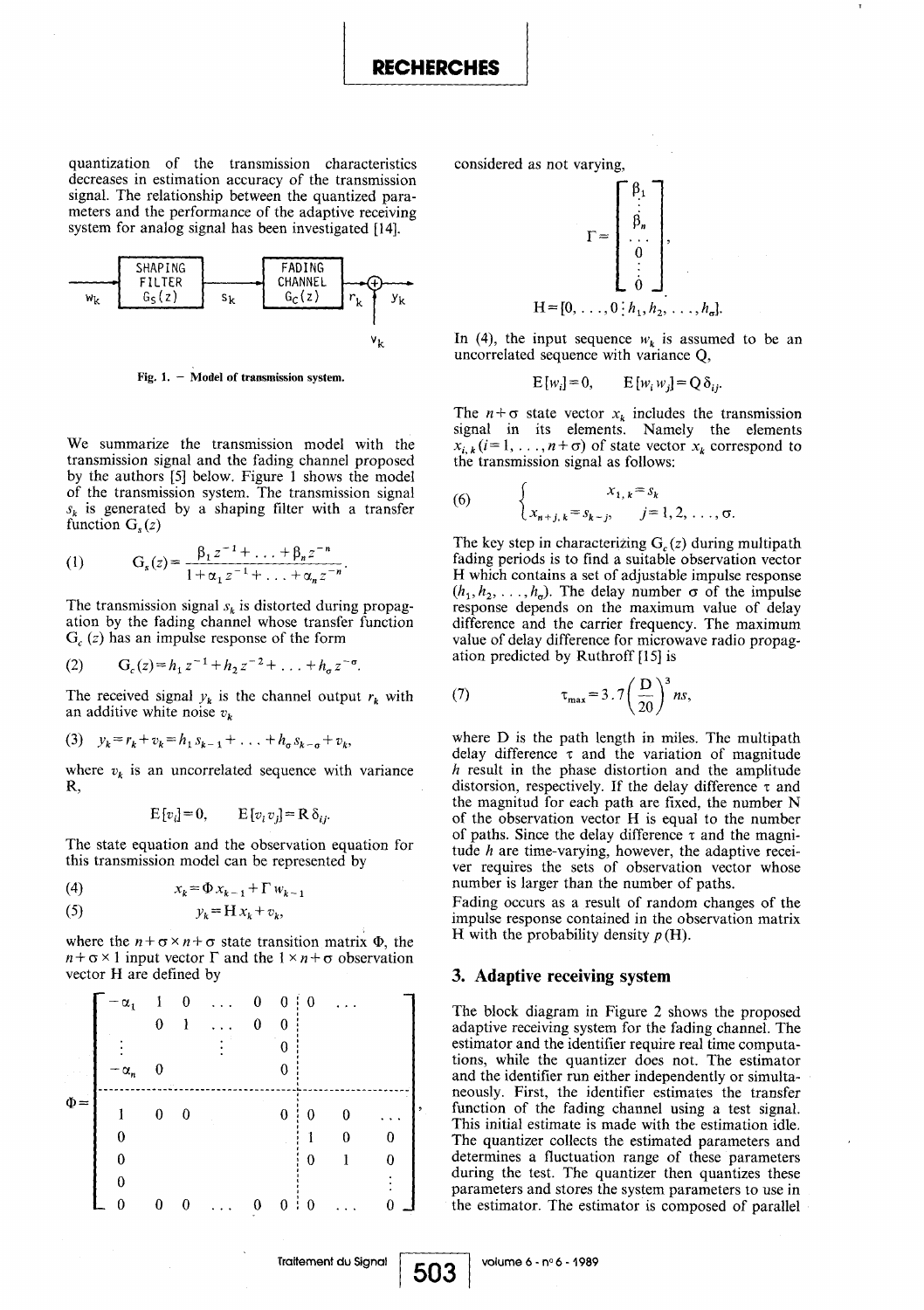

Fig. 2.  $-$  Block diagram of adaptive receiving system.

Kalman filters and a classification mechanism which recognizes the pattern of the parameters of the impulse responses representing the multipath continuum. When the estimator and the identifier run simultaneously, the estimated transmission signal is used to estimate the transfer function of the fading channel. If the estimated parameters exist outside the predetermined fluctuation range, these new parameters are quantized and stored. The predetermined range is then extended without a test signal.

#### A. ESTIMATION OF THE CHANNEL CHARACTERISTICS

The channel characteristics are represented by a moving-average type expression consisting of the impulse response of the fading channel. The initial estimate made with the test signal  $s_i$  is dealt with in the following manners. From (3), we have

 $y_k = S_{k-1}^T \Psi + v_k,$ 

$$
(8) \quad \blacksquare
$$

where

$$
S_{k-1}^{T} = [s_{k-\sigma}, \dots, s_{k-1}]
$$
  

$$
\Psi = [h_{\sigma}, \dots, h_{1}].
$$
  
The estimate of the impulse response can be obtained

by the following recursive formula [16]:

$$
(9)
$$
\n
$$
\hat{\Psi}_{k+1} = \hat{\Psi}_k + M_k S_k (S_k^T M_k S_k + 1)^{-1} (y_{k+1} - S_k^T \hat{\Psi}_k)
$$
\n
$$
(10) \quad M_k = M_{k-1}
$$
\n
$$
- M_{k-1} S_{k-1} (S_{k-1}^T M_{k-1} S_k + 1)^{-1} S_{k-1}^T M_{k-1}.
$$

When the test signal  $s_i$  is absent,  $s_i$  is replaced by the estimated transmission signal  $s_i$  which is the output of the estimator. This estimate is consistent but biased due to the estimation error of the transmission signal.

B. QUANTIZATION OF THE TRANSMISSION CHARACTERIS-TICS

To construct the adaptive receiving system, it is necessary to quantize the transmission characteristics of



the fading channel. The block diagram in Figure 3 shows the quantization procedure. The transmission characteristics are quantized by examining characteristics of the fading channel. This is done by determining which impulse response values appear most frequently among the many impulse responses estimated beforehand. As the order of each impulse response increases, the operation becomes enormous . To avoid this problem, once an impulse response is estimated, it is approximated by an autoregressive (AR) type transfer function with reduced order. The translation from the impulse response to the AR parameters is given by

$$
(11)\begin{bmatrix} \gamma_m \\ \gamma_{m-1} \\ \vdots \\ \gamma_1 \end{bmatrix} = - \begin{bmatrix} h_1 & \dots & h_m \\ h_2 & \dots & h_{m+1} \\ \vdots & & \vdots \\ h_m & & h_{2m-1} \end{bmatrix}^{-1} \begin{bmatrix} h_{m+1} \\ h_{+2} \\ \vdots \\ h_{2m} \end{bmatrix},
$$

where  $\gamma_i$ 's denote AR parameters of transmission characteristics and  $2 m \leq \sigma$ . Given an impulse response of the system,  $h_i$ ,  $i=1, 2, \ldots$ , the estimation of  $\gamma_i$ 's with minimum order is the minimum realization problem  $[17]$ . The order m of the minimum realization is the order of the associated Hankel matrix in (11). The AR parameters are also transformed into pole parameters which are the roots of the polynomial. The quantization is then carried out on the basis of the pole-distribution. In this method, since the pole is represented by its argument and radius which correspond to frequency and bandwidth, the structure of the fading channel can be understood easily. Moreover, since a lower order model than the impulse response is used, the quantization can be implemented at a lower bit rate (which corresponds to the number of Kalman filters) than that of the impulse response. This quantization method proposed by one of authors was used in the parameter quantization of speech coding [18].

N sets of impulse responses are calculated again from the quantized parameters. These are contained in the observation matrix H as follows :

(12) 
$$
H^{(1)} = [0, \ldots, 0; h_1^{(1)}, h_2^{(1)}, \ldots, h_\sigma^{(1)}] H^{(2)} = [0, \ldots, 0; h_1^{(2)}, h_2^{(2)}, \ldots, h_\sigma^{(2)}] H^{(N)} = [0, \ldots, 0; h_1^{(N)}, h_2^{(N)}, \ldots, h_\sigma^{(N)}].
$$

Once the system parameters,  $\Phi$ ,  $\Gamma$ ,  $H^{(l)}$ , Q and R are determined, the Kalman gain can be computed readily beforehand. The system parameters  $\Phi$ , H<sup>(t)</sup>, K<sup>(t)</sup>,  $l=1, \ldots, N$ , for the parallel Kalman filters are stored in the system.

When the estimated impulse responses are obtained by using the estimated transmission signal  $\hat{s}_k$ , the quantizer increases the number of system parameters using the following two step procedures.

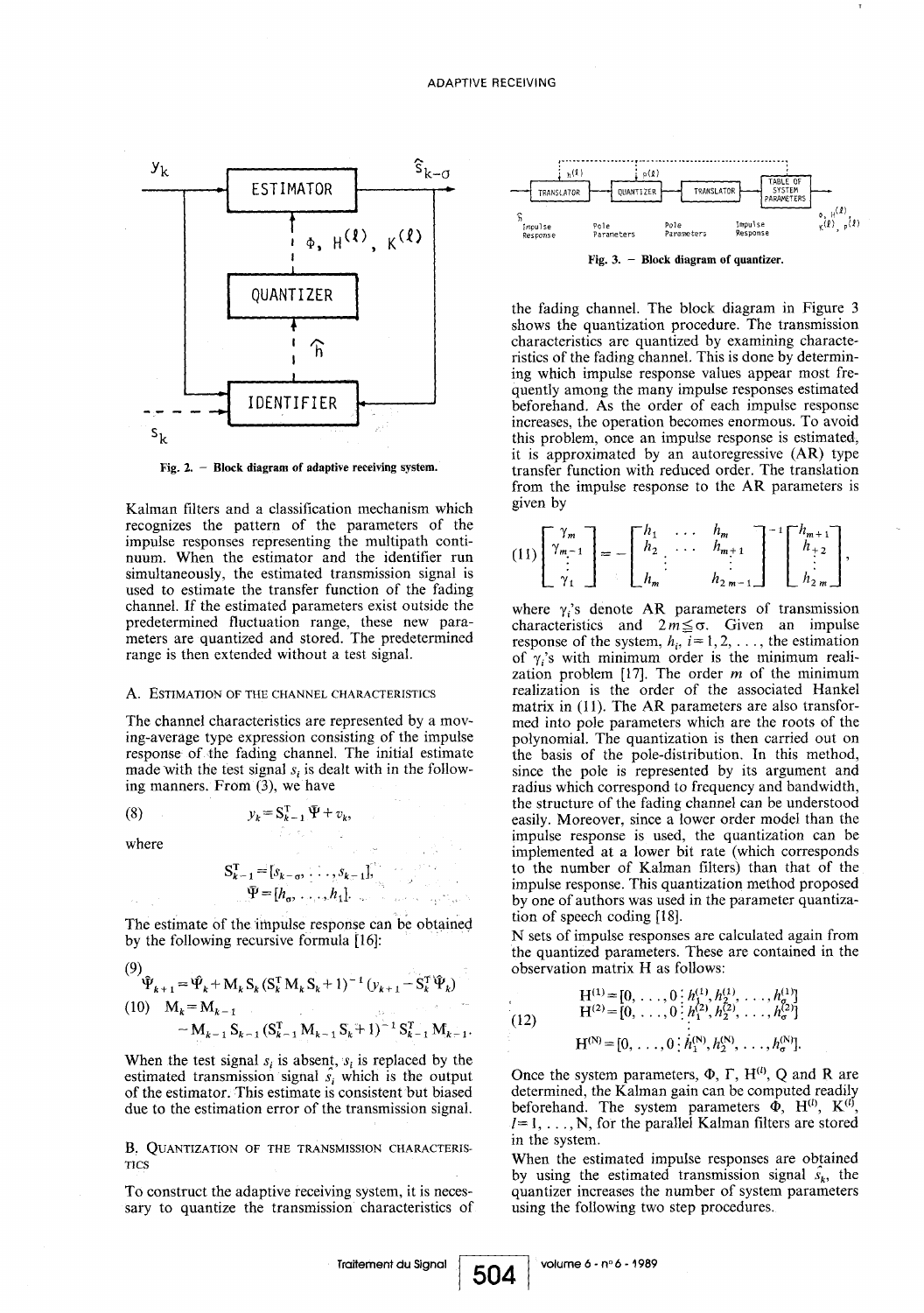First, the translator compares the estimated impulse response  $h_{i_j}$   $i = 1, \ldots, \sigma$  and the prestored impulse responses  $h_i^{(i)}$ , i= 1, ...,  $\sigma$ ,  $l=1, ..., N$ .

If min (DH) = min 
$$
\left( \frac{\sum_{i=1}^{5} |\hat{h}_i - h_i^{(l)}|}{\sum_{i=1}^{5} |\hat{h}_i|} \right) > \varepsilon_1
$$
,  
\n $l = 1, ..., N$ ,

then the estimated impulse response is transformed into pole parameters  $P_i = (x_i \pm jy_i), i = 1, \ldots, p = m/2.$ Second, the quantizer compares the pole parameters  $P_i$ ,  $i=1,\ldots,p$  and the prestored pole parameters  $P_i(t), i = 1, \ldots, p, l = 1, \ldots, N.$ 

If  $min(DP) = min$ P  $(\sqrt{(x_i - x_i^{(i)})^2 + (y_i - y_i^{(i)})^2})$ P  $\sum_{i=1}^{n} \sqrt{x_i^2 + y_i^2}$ 

 $l=1,\ldots,N$ , then the pole parameters  $P_i^{(N+1)}$  $i=1, \ldots, p$  are quantized and transformed back into impulse response  $h_i^{(N+1)}$ ,  $i=1, \ldots, \sigma$ . As a result, the quantizer increases the prestored system parameters and extends the range in the neighborhood of the prestored fluctuation range.

#### C. ESTIMATION OF THE TRANSMISSION SIGNAL

Given the system parameters  $\Phi$ , H<sup>(l)</sup>, K<sup>(l)</sup>, each Kalman filter returns an estimated state vector of the form

(13) 
$$
\hat{x}_{k}^{(l)} = \Phi \, \hat{x}_{k-1}^{(l)} + \mathbf{K}^{(l)} \left( y_{k} - \mathbf{H}^{(l)} \Phi \, \hat{x}_{k-1}^{(l)} \right).
$$

The estimation of the state vector  $x_k$  results in the simulataneous estimation of  $\sigma+1$  transmission signals  $(i, e, b\hat{s}_{k-i}, i=0, 1, \ldots, \sigma)$ . Our pilot study [5] revealed that the oldest  $\hat{s}_{k-\sigma}$  of the estimates is the most accurate. Thus the  $\sigma$ -step delayed signal  $\hat{s}_{k-\sigma}$  is used as the estimated value.

The adaptive estimator consists of a bank of N Kalman filters where each filter is matched to each possible member of  $H^{(l)}$  with outputs  $\hat{s_k}$  weighted according to the a posterior probabilities  $p(H^{(i)} | Y_k)$ ,  $1=0, \ldots, N$  where  $Y_k = \{ y_1, y_2, \ldots, y_k \}$  as

(14) 
$$
\hat{s}_k = E[\hat{s}_k^{(l)}] = \sum_{l=0}^{N} \hat{s}_k^{(l)} p(H^{(l)} | Y_k) = \sum_{l=0}^{N} \hat{s}_k^{(l)} p_k^{(l)}
$$
.

In (14),  $l=0$  denotes nonfading or fading where a suitable quantized transfer function of the fading channel is not stored in the system. Thus the estimated transmission signal is not estimated using the transfer function of the fading channel . When  $p_k^{(0)} = 1$ ,  $\hat{s}_k = y_k$ . This occurs when all Kalman filter outputs increase the distortion due to nonfading or due to an expected change in the fading channel. Thereby the estimated transmission signal is not degraded for any fading below that of the case in which no processing occurs.

To adapt the system to the random changes of channel characteristics due to fading, we apply the partition theorem [19, 20]. The transmission signal is estimated adaptively with the detected fading state using the following method.

An innovation sequence  $v_k^{(l)}$ ,  $l = 1, \ldots, N$  [21] generated from each Kalman filter is used adaptively to detect the state of channel. This sequence is a part of equation (13), and is given by

(15) 
$$
v_k^{(l)} = y_k - H^{(l)} \Phi \, \hat{x}_{k-1}^{(l)}.
$$

Using this sequence, at every instance of input, the a posteriori probability  $p_k^{(l)}$  for each Kalman filter is given by

(16) 
$$
p_k^{(l)} = \frac{p_{k-1}^{(l)} \mathcal{L}(Y_k | H^{(l)})}{\sum_{j=0}^{N} p_{k-1}^{(j)} \mathcal{L}(Y_k | H^{(j)})},
$$

where  $L(Y_k | H^{(l)})$  denotes the likelihood of a previously received signal sequence  $Y_k$ . It is related to its conditional likelihood ratio  $L(y_k | Y_{k-1}, H^{(l)})$  as follows:

(17) 
$$
L(Y_k | H^{(l)}) = L(Y_{k-1} | H^{(l)}) L(y_k | Y_{k-1}, H^{(l)})
$$
  
(18) 
$$
L(y_k | Y_{k-1}, H^{(l)}) = \frac{c_k^{-1/2} \exp(-(1/2) c_k^{-1} v_k^2)}{b_k^{-1/2} \exp(-(1/2) b_k^{-1} y_k^2)},
$$

where  $b_k$  and  $c_k$  are the variances of the received signal  $y_k$  and the innovation sequence  $v_k$ , respectively, and are given by

(19) 
$$
b_k = \frac{k-1}{k}b_k + \frac{1}{k}y_k^2
$$

(20) 
$$
c_k = \frac{k-1}{k}c_{k-1} + \frac{1}{k}v_k^2.
$$

It must be noted that in the case of  $l=0$  in (15), the received signal is regarded as the transmission signal,  $v_k = y_k$  and the likelihood ratio in (18) is always 1.

The estimator constructed by (13)-(20), consists of two parts: The filtering part composed of the parallel Kalman filters, and the adaptation part composed of the classification mechanism. The block diagram of the estimator is shown in-Figure 4,



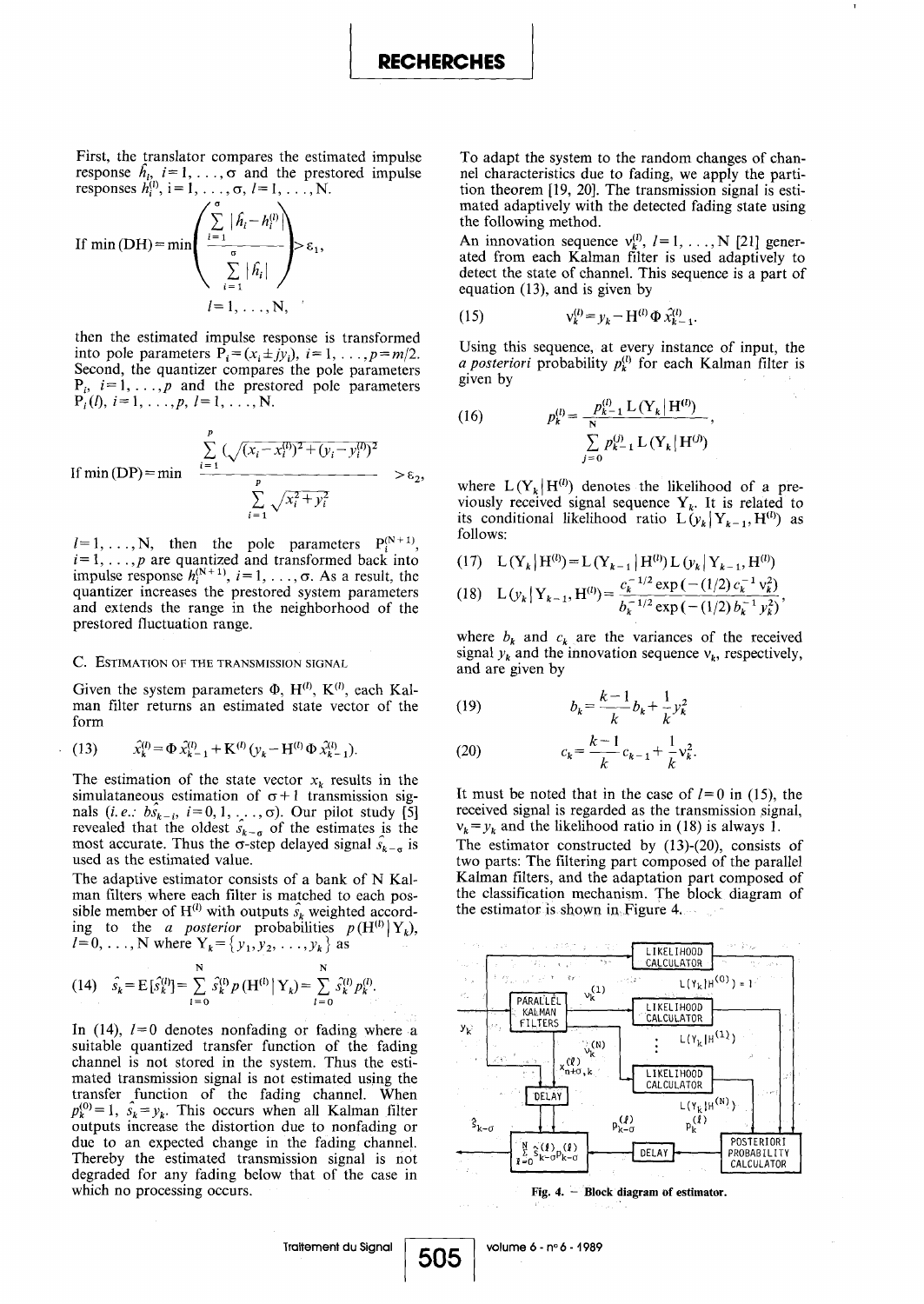## 4. stimulation

The performance of the receiving system should be evaluated from the viewpoint of follow-up performance for the variation of the transmission characteristics, both in space and in time. The former is represented by the fluctuation range of the fading channel. The later is represented by the fading period. In order to assess the validity of the proposed system, we compare the performance characteristics of the proposed system and the adaptive transversal equalizer for M-QAM system .

The data of fading characteristics was acquired by KDD during a test of the propagation characteristics of short-wave transmission [12] . Both the transmitted and received reproduction of a composite sinusoidal signal with eight frequency components (320, 440, 580, 730, 880, 1,040, 1,230 and 1,420Hz) were recorded and sampled at a frequency of  $3 kHz$ . The carrier frequency was 8.217,1 MHz. Figure 5 shows



Fig. 5.  $-$  Relative frequency characteristic of the transmission channel at baseband .

the baseband frequency characteristics of the total transmission system obtained from the estimated impulse responses . As a result of multipath and timevarying characteristics of the transmission channel, the transmission characteristics of the fading channel fluctuate with time within the range bounded by dotted lines . Although the frequency characteristics of Figure 5 contains that of the transmitter and receiver, the fluctuation range coincides with that of the transmission characteristics of the fading channel if the characteristics of the transmitter and the receiver are fixed. By applying  $(11)$  for the estimated impulse response, the characteristics of the fading channel are approximated by a 4th order transfer function having two sets of poles. Figure 6 shows a typical example of pole locations which are determined by solving for roots of the polynomial whose coefficients are the



Fig.  $6.$  – Pole locations of the transfer function of the transmission channel.

AR parameters  $\gamma_i$ 's. They are located at  $0.1 \pm j 0.75$ and  $-0.55 \pm j 0.35$  on z-plane as shown in Figure 6. Further details of the experiment are described in the reference [12, 14] .

The published adaptive equalizers in radio systems designed for operation at an intermediate frequency range (e.g., adaptive slope equalizer and adaptive notch equalizer) or baseband range (e.g., adaptive transversal equalizer) [4]. Since the data is recorded at baseband, the simulation is performed at baseband . The parameters of the shaping filter in Figure 1 depend on the modulation scheme. Since the baseband transmission signal is M-QAM signal, the shaping filter is neglected in the system so that  $s_k$  is  $w_k$ . Thus the state transition matrix  $\Phi$ , the input vector  $\Gamma$  and the observation vector H in (4) and (5) are given by



and

506

$$
H=[h_1, h_2, \ldots, h_{\sigma}],
$$

respectively. These structures of the state equation and the observation equation are equivalent to the adaptive equalizer proposed by the authors for multiroute digital transmission line [22].

The final output of M-level symbols is obtained from the estimated signal  $\hat{s_k}$  by passing through a detector with thresholds which correspond to modulation levels . The system performance is evaluated by the bit error rate (BER) and the following signal distortion measures: (R) and the following si<br>  $D_s \triangleq /0 \log_{10} \frac{E[S_k^2]}{E[(s_k - s_k)^2]}$ 

(21) 
$$
D_s \frac{\Delta}{\rho} \log_{10} \frac{E[S_k^2]}{E[(s_k - s_k)^2]}
$$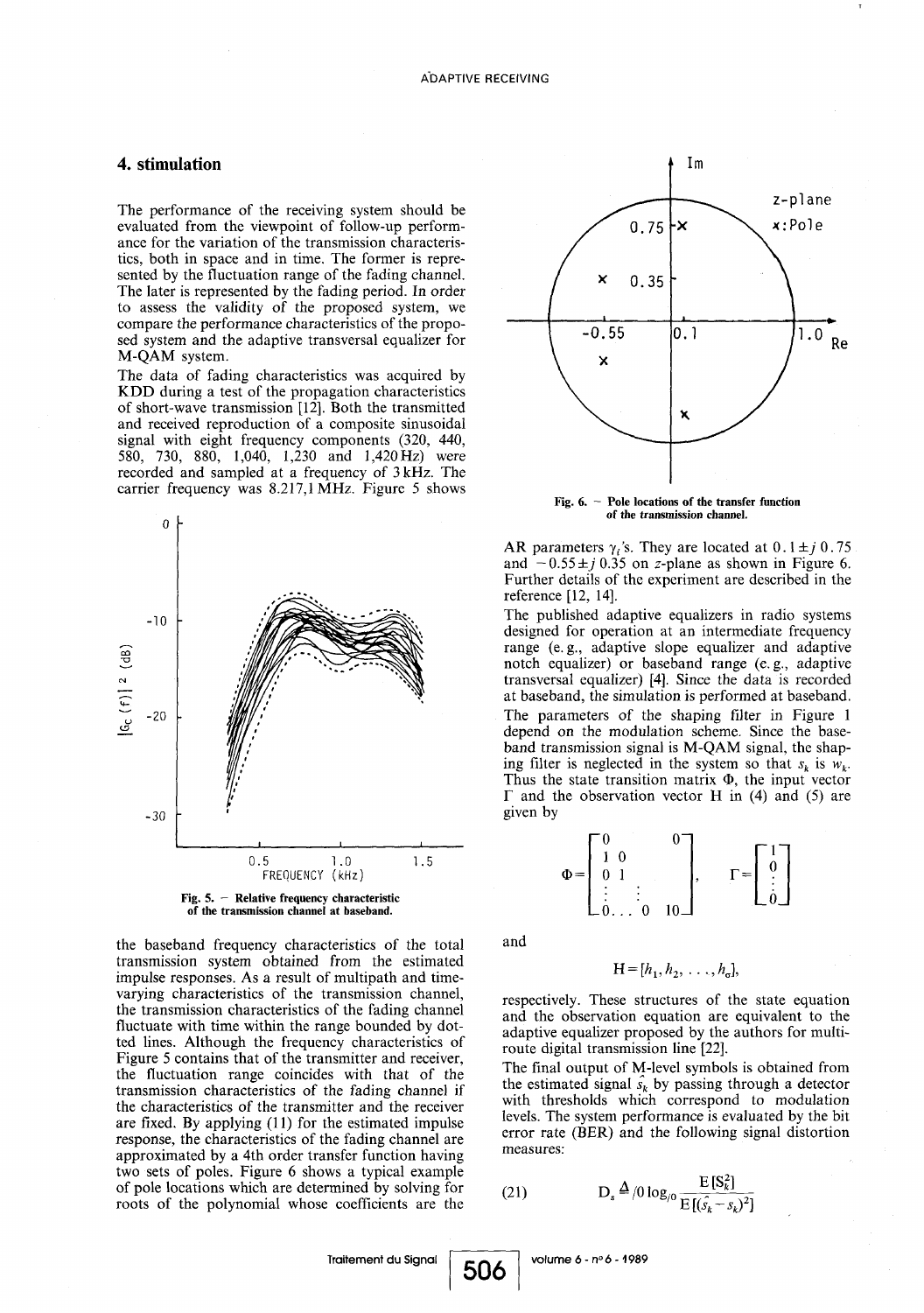and

(22) 
$$
D_{\nu}^{\Delta}/0 \log_{0} \frac{E[s_{k}^{2}]}{E[(y_{k} - s_{k})^{2}]}.
$$

 $D<sub>s</sub>$  denotes the distortion remaining in the estimated signal and  $D<sub>v</sub>$  denotes the distortion of the received signal due to fading and additive noise. The fluctuation ranges of the transmission characteristic poles shown in Fig. 6 are assumed to fall within the ranges illustrated in the lower part of Figure 7. It is also assumed that fading is caused by the random fluctuation of these poles within this range. During simulation, we use three fluctuation ranges,  $(a)$ ,  $(b)$  and  $(c)$ , and three fading periods, 500, 1,000 and 1,500 steps. When transmission characteristics are randomly changed after every 500 samples, for example, the fading period is  $(500) \times$  (sampling period of basehand signal).











Figure 8 shows the relation between BER as a function of the number of modulation levels M and the transmission distortion  $U_y$  of the fading channel. Three levels of  $D_y$ , 0, 2, 4 (dB), are obtained from the observed signal  $y_i$  with the received signal-to-noise ratio (SNR) = 30 (dB) for the fluctuation range (a). The results show a necessity of quantization for every modulation level of M-QAM signals.

We show the convergence characteristics of the proposed system and the adaptive'transversal equalizer using the fading channel with the range  $(a)$ . Figures 9 and 10 plot the *a posteriori* probability and  $\overline{D}$ , of the system with 4 level quantized system parameters for 2- and 4-QAM systems, respectively. The a priori probability of Kalman filter with the minimum DH of 0.15 in prestored impulse responses converges to 1 after about 20 iterations, and the signal distortion  $D_s$ achieves 16.4 (dB) for 2-QAM system and 15.5 (dB) for 4-QAM system within these iterations, respectively. There is no bit error during the initial transient period in 2-QAM system, while only one error occurs at the second sample in 4-QAM system.

The relation between the upper bound  $BER_0$  of BER and  $D_s$  for the number of modulation levels M is given by

(23) 
$$
D_s = \frac{2}{3}(M-1)\ln(2/BER_0)
$$

in  $[10]$ . From  $(23)$ , we can find the required  $D<sub>s</sub>$  under the number of modulation levels M and the desired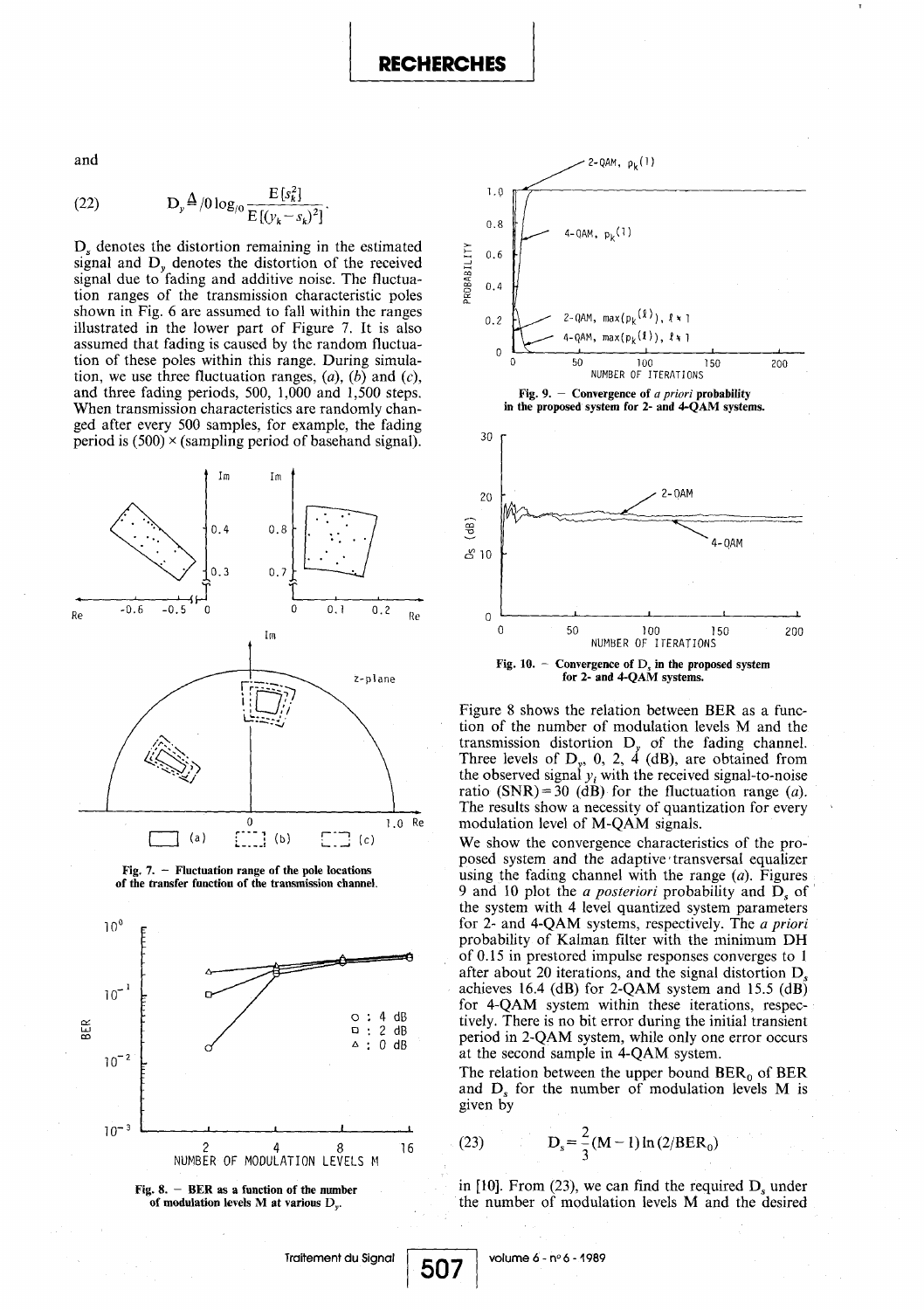BER<sub>0</sub>. When BER<sub>0</sub> is  $10^{-3}$  and M is 4, for example, the required  $D_s$  is 15.2 (dB). When the receiver knows the value and fluctuation period of the impulse response, the optimum Kalman filter has the maximum  $D_s$  of 27 (dB). The performance degradation of the system from the maximum  $D<sub>s</sub>$  is caused by the quantization and the unknown fading period. The value of DH corresponds to the quantization error between the actual impulse response and the prestored impulse response. The convergence performance of  $a$ *priori* probability and  $D<sub>s</sub>$  is not signigicantly dependent on the modulation level of QAM system since the Kalman filter estimates the signal  $s_i$  as an analog signal. The results reveal that the system can minimize the estimation error during the transient period.



Fig. 11. - Convergence of DH in the adaptive transversal equalizer for 2- and 4-QAM systems. The taps of transversal equalizer are adjusted by the test signal in the case A and the estimated signal in the case B, respectively.



Fig. 12.  $-$  Convergence of  $D_s$  in the adaptive transversal equalizer are for 2- and 4-QAM systems. The taps of transversal equalizer are adjusted by the test signal in the case A and the estimated signal in the case B, respectively.

Figures 11 and 12 plot the convergence of DH and  $D<sub>s</sub>$  for the adaptive transversal equalizer, respectively. The adaptive transversal equalizer is examined in two cases. In the first case  $(A)$ , the taps of transversal equalizer are estimated by the recursive least squares algorithms (9) and (10) using a test signal during the initial transient period. In the second case  $(B)$ , a clipped version of estimated signal  $\hat{s_k}$  by passing through a detector is used in the estimation algorithm . If there is no bit error, therefore, the clipped signal is equivalent to the test signal . This scheme in the algorithm is called as quantized-state scheme [11]. The number of taps is fixed at 20 since the estimated impulse response converges to a very small value  $(i.e.,$  $|h_i|$  < 0.005,  $i > 20$ ) at delays above 20. In the case A, the equalizer taps achieve DH of 0.01 within about 200 iterations for both 2- and 4-QAM systems. In the case B, the equalizer taps of 4-QAM system achieve DH of  $0.69$  so that BER is  $0.15$ , while the 2-QAM system has the same convergence rate as that obtained for the case A since only three bit errors occur at the 2th, 3th and 4th samples. Once DH becomes above 0.3, the estimation algorithm can not adjust the taps using estimated signal since it increases parameter error.

A study of two figures reveals that the adaptive transversal equalizer requires the test signal of about 200 samples during the initial transient period and the adaptive transversal equalizer of multi-level QAM system without the test signal can not be applied to this fading channel. Therefore, the proposed system surpasses the adaptive transversal equalizer in the ability of equalization for these fading characteristics . We show follow-up performance of the proposed system for the variations of the transmission characteristics in space . Adaptive reception is performed with six quantization levels of  $1\sim 6$ , each of which is applied to the fluctuation ranges,  $(a)$ ,  $(b)$  and  $(c)$  with fading period of 1.500 steps. The quantization of the pole locations is accomplished by the algorithm described in Section 3.B using test signals for each fluctuation range. The transmission characteristics are randomly changed with respect to argument and radius of each pole within predetermined fluctuation range.



Fig.  $13. - BER$  as a function of the quantization level for various fluctuation ranges of the transmission characteristics.

The results of adpative reception for 4-QAM signal are shown in Figure 13. In the range  $(a)$ , the minimum BER is 0.000,4 at 2 level quantization. The increase of BER at the quantization. levels above 2 is caused by the error of the classification mechanism. The larger the number of quantization levels in Kalman filter bank, the longer becomes the interval to achieve steady state error. The increase of BER by increasing one set of system parameters in Kalman filter bank is about  $0,000.1$ . In the ranges (b) and (c), BER is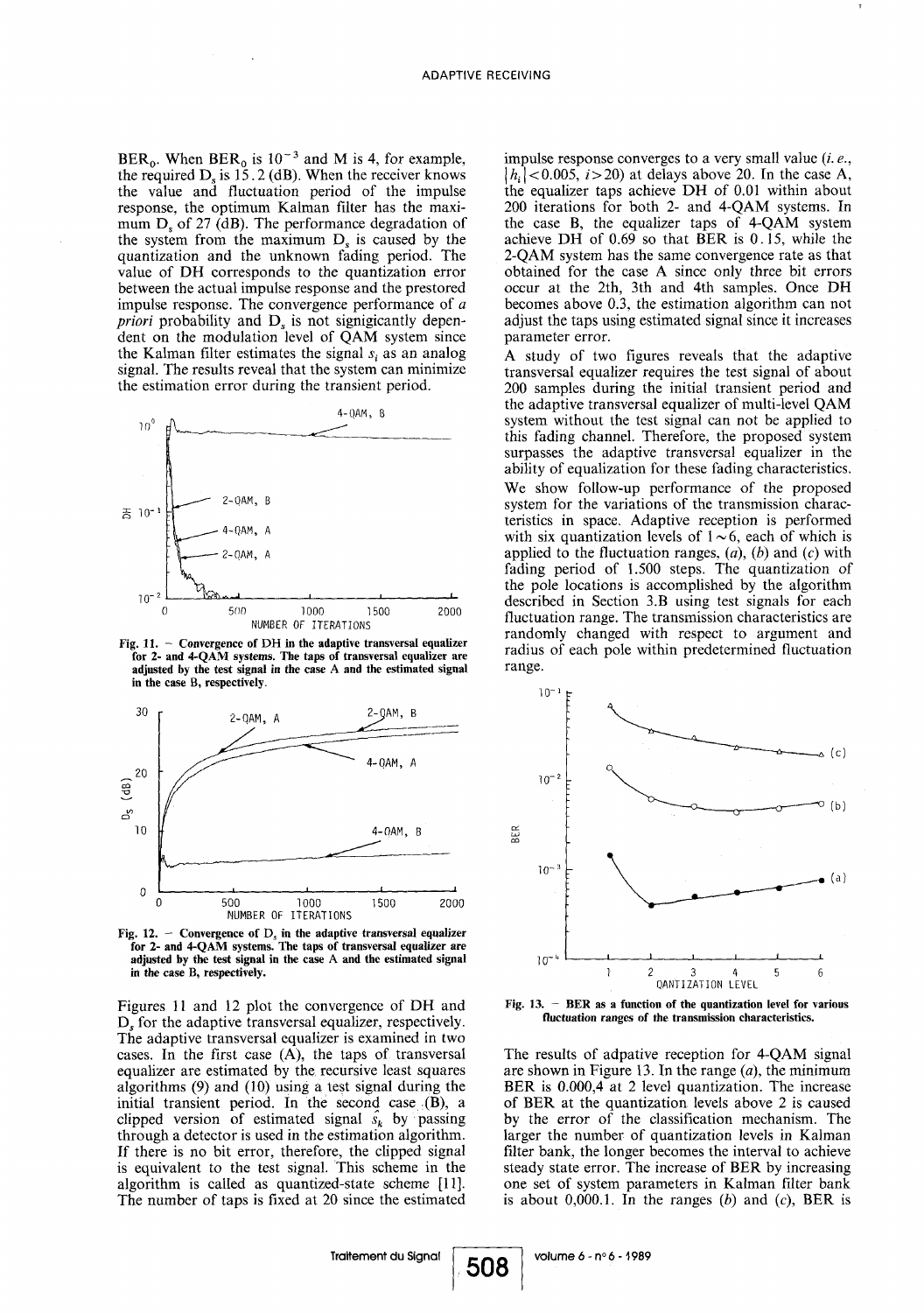large. This is caused by the fact that the small expansion of the range in poles results in the large expansion of the range in impulse responses. The results show that the prestored system parameters generated by the test signals are not suitable for the ranges  $(b)$ and  $(c)$ . Thus we investigate the relation among BER, DH and DP for these ranges.





Figure 14 plots various BER results for every steady state intervals with 1,500 samples obtained from each set of Kalman filters. In this figure, the sign 0 plots the relation between BER and DH, and the sign +plots the relation between BER and DP. The value of DP is relatively small comparing with the value of DH. When DH is smaller than 0.2 which corresponds to DP of about 0.06, BER is smaller than  $10^{-3}$ . The ratio of impulse response whose DH is smaller than 0.2 is 47.1%, 17.2% and 5.4% for the ranges  $(a)$ ,  $(b)$  and  $(c)$ , respectively. The classification mechanism selects the impulse response whose mean value of DH is  $0.155$ ,  $0.229$  and  $0.327$  for the ranges (a), (b) and (c), respectively. When the desired BER is  $10^{-3}$ , at least, one set of parameters where DH < 0.2 , at least, one set of parameters where  $DH<0.2$ is required at every intervals. That can be accomplished by the algorithm described in Section 3.B using the following thresholds. When the range is  $(b)$  and the prestored parameter level is 2, by using the thresholds of  $\varepsilon_1 = 0.2$  and  $\varepsilon_2 = 0.06$ , the identifier and the quantizer extend the predetermined fluctuation range . The final result of BER for the range (b) is  $0.92 \times 10^{-3}$ and the quantization level is 6 . The result suggests that this mechanism reduces the test working time for determining the predetermined fluctuation range of the fading channel. Figure 14 plots various BER results for every steady<br>
state intervals with 1,500 samples obtained from each<br>
set of Kalman filters. In this figure, the sign 0 plots<br>
the relation between BER and DH, and the<br>
sign+plots th

> The wider the fluctuation ranges of the transmission characteristics, the larger becomes the number of impulse responses that must be stored in the system in order to attain the specified performance . However, it is found from Figure 13 that BER is saturated with a specific quantization level in a given fluctuation range. This phenomenon is caused by the fact that the increase of quantization level results in the decrease of

the minimum DH in the prestored impulse responses at each interval but it increases the error of the classification mechanism .

When the adaptive transversal equalizer is applied in the range (a), BER of  $10^{-3}$  requires the test signal of about 100 samples at every initial transient periods . Therefore, 6.7% of the transmission signal is required as the test signal.

We show follow-up performance of the proposed system for the variations of the transmission characteristics in time . A simulation is executed using the fluctuation range as shown in Figure 7  $(a)$  with three fading periods  $1.500$ ,  $1.000$  and  $500$  steps. The quantization level was the same as the previous simulation whose results are given in Figure 13. The results of adaptive receiving for these fading periods are shown in Figure 15 . A study of this figure shows that the increase of the number of samples in steady state interval results in the decrease of BER . The différence of BER caused by the différence of the fading period suggests that the bit error occurs ar early portion of transient.



Fig.  $15. - BER$  as a function of quantization level for various periods of fluctuation of the transmission characteristics.

As examplified, the proposed system can be used to equalize the fading characteristics with the variations in space and in time. We must note that the identifier in the system has a mechanism of the adaptive transversal equalizer. The identifer can adjust the impulse response in the Kalman filter bank using the estimated signal  $s_i$  at every samples, if it is required. Although these simulations were executed using the fading characteristics in short-wave transmission

range, the system is directly applicable to microwave radio system. This expectation is natural from the fact that the system can estimate the transmission characteristics at baseband which does not depend on carrier frequency. Notice that in the identification and quantization algorithm, the delay number  $\sigma$  of the impulse response for microwave radio propagation is smaller than that for short-wave radio propag-